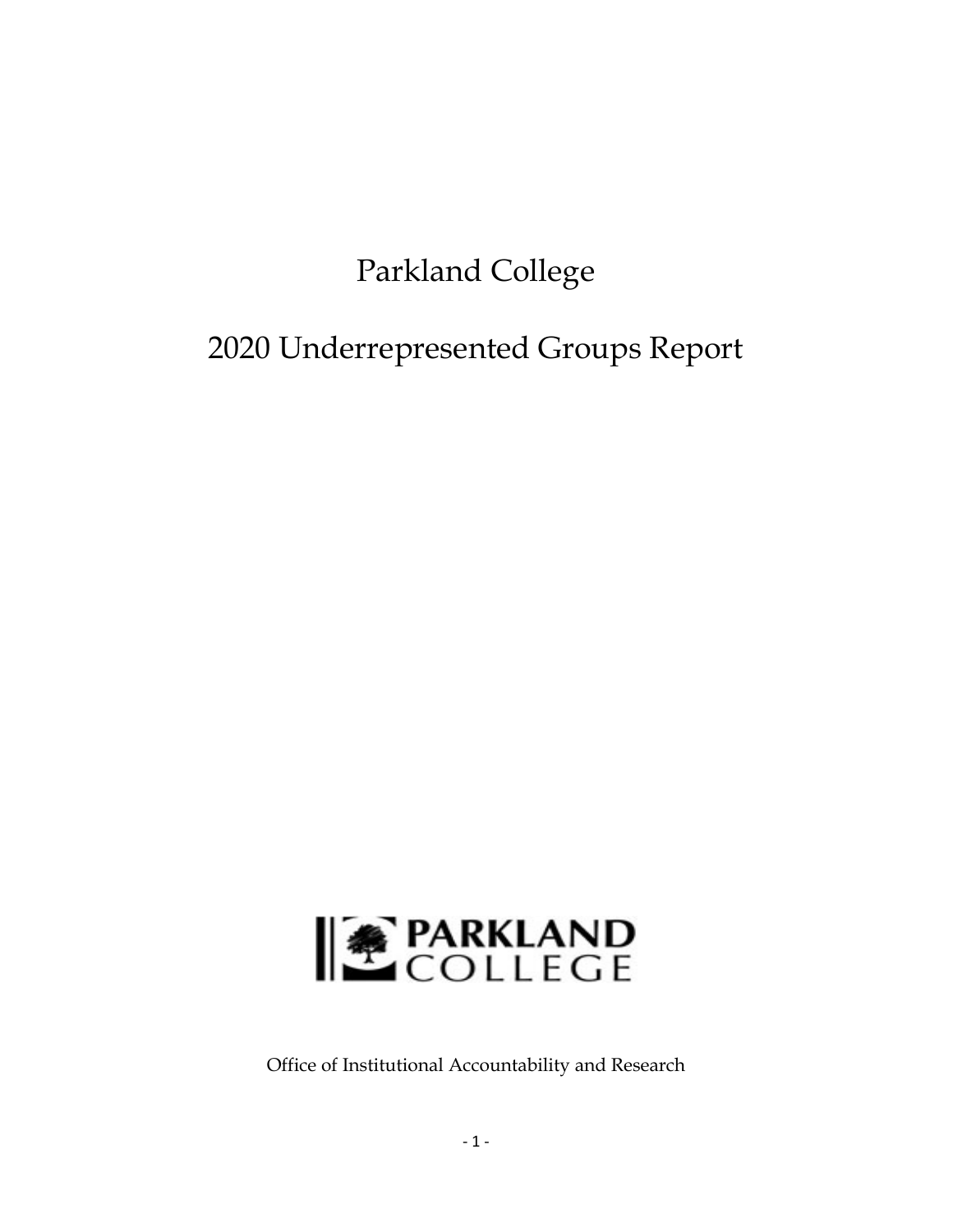## **Table of Contents**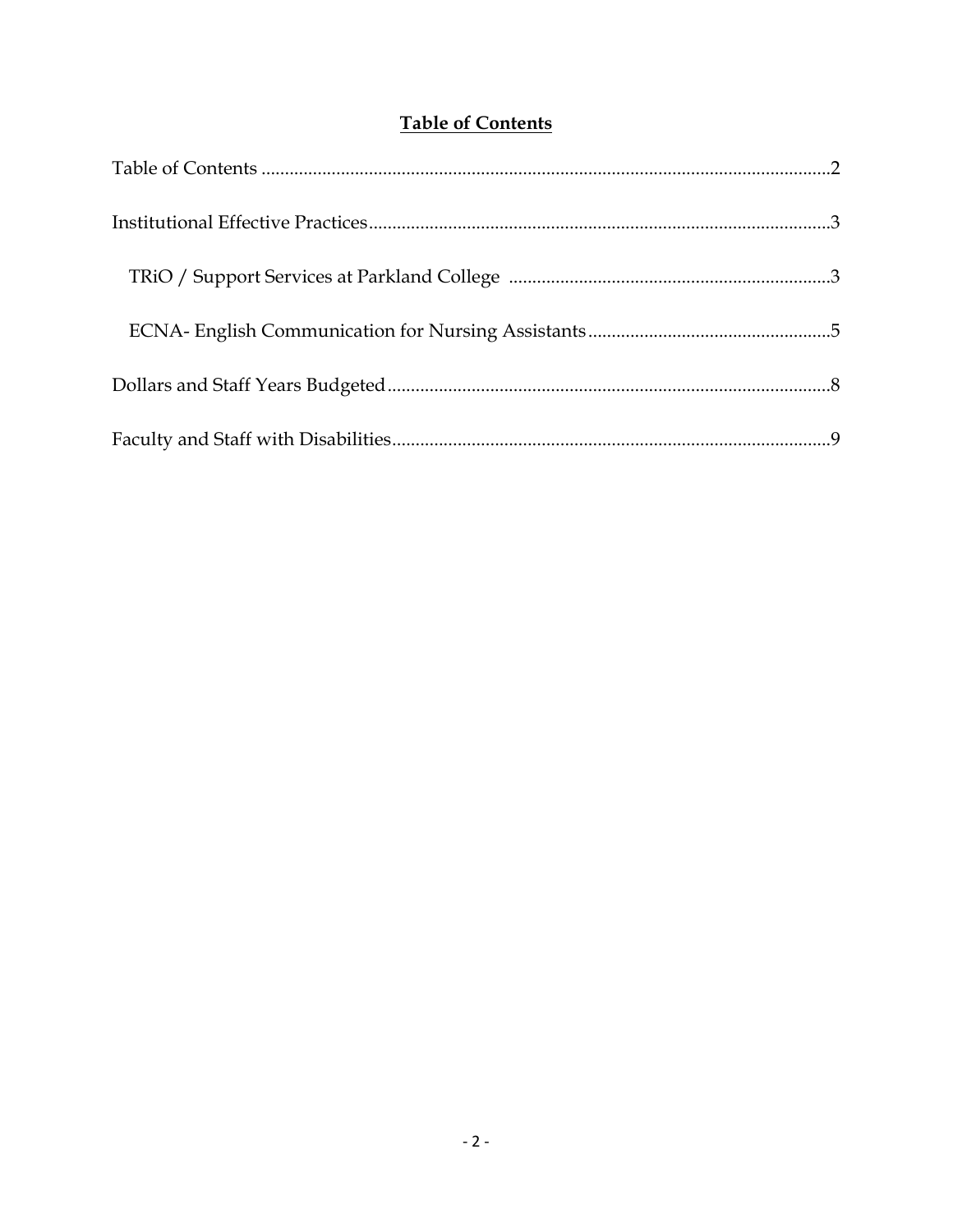#### **Institutional Effective Practices**

The following institutional effective practices at Parkland College are aimed at college accessibility, affordability, and completion of our under-represented students.

#### **Institutional Effective Practice 1:**

TRiO/Support Services at Parkland College

#### **A) Purpose, Goal or Objective**

TRiO/Student Support Services is a federally-funded grant program designed to assist 180 students persist, excel, and graduate within four years of entry into the program. The TRiO/SSS program serves students who are first-generation, low-income and/or receive accommodations for disabilities.

### Standardized Objectives

- 55% of all participants served in the reporting year by the TRiO/SSS project will persist from one academic year to the beginning of the next academic year or earn an associate's degree or certificate at Parkland College and/or transfer from a 2-year to a 4-year institution by the fall term of the next academic year.
- 75% of all enrolled TRiO/SSS participants serviced by the TRiO/SSS project will meet the performance level required to stay in good academic standing at the Parkland College.
- 20% of new participants served each year will graduate from Parkland College with an associate's degree or certificate within four years.

 $-3-$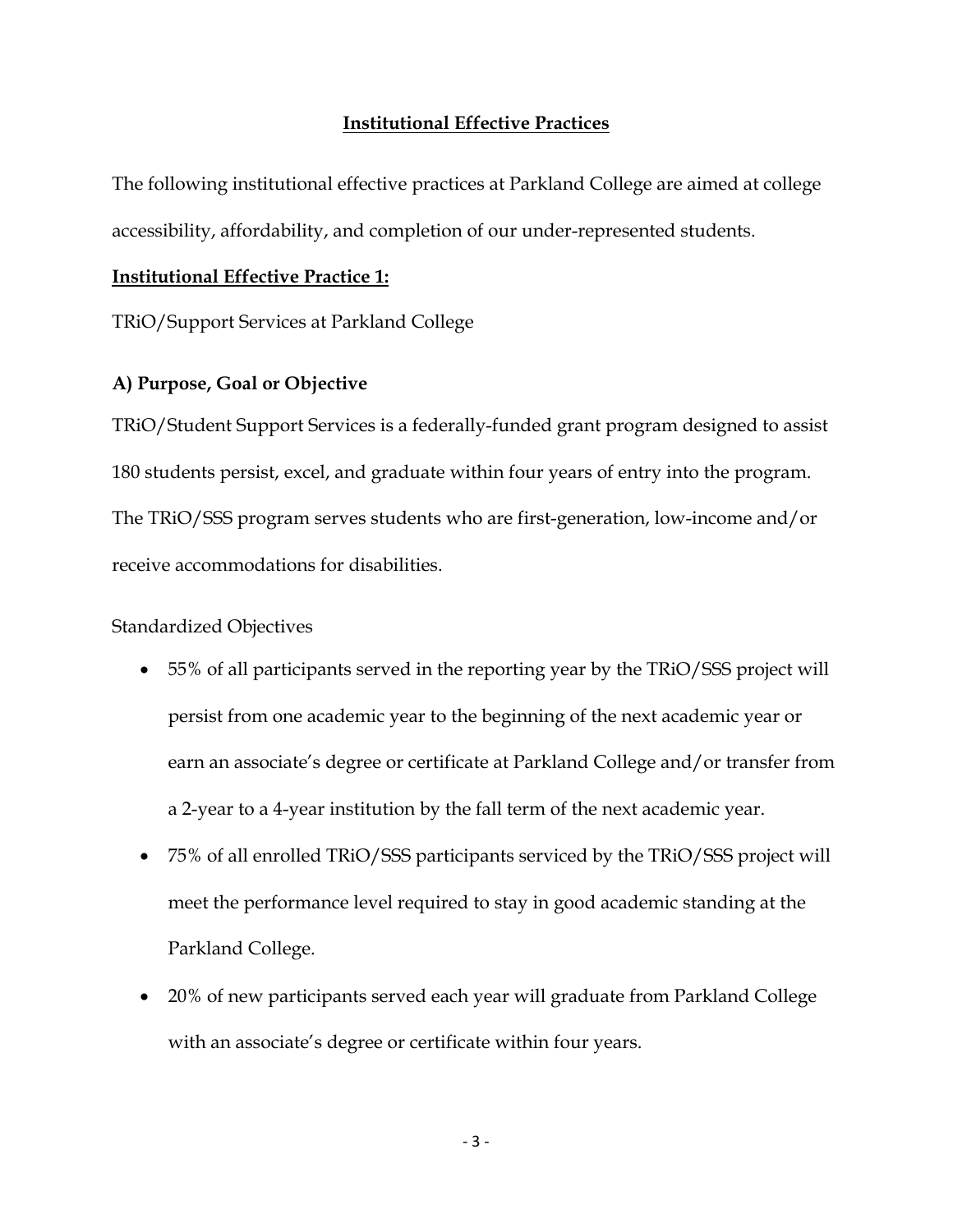• 10% of new participants served each year will graduate from Parkland College with an associate's degree or certificate within four years and transfer to a fouryear institution by the following fall semester.

B) Date of Implementation

The TRIO/SSS grant originated at Parkland College in 1997. The data collected for this report is for services offered September 2018-August 2019, the fourth year in the current five-year grant cycle. This is the most recent data available submitted to the federal government.

C) Description of Program Elements or Strategies that Make the Program Successful Free services offered to TRiO/SSS participants include intrusive academic advising, graduation audits and planning, transfer assistance and college visits, tutoring, FAFSAcompletion assistance, mid-term grade checks and retention interventions, goal setting, financial literacy education, and workshops to enhance academic skills.

D) Evidence of Success: Goals/Objectives Results

 71% of all participants served in by the TRiO/SSS in the 2018-19 program persisted from one academic year to the beginning of the next academic year or earned an associate's degree or certificate at Parkland College and/or transferred to a 4-year institution by the fall term of the next academic year.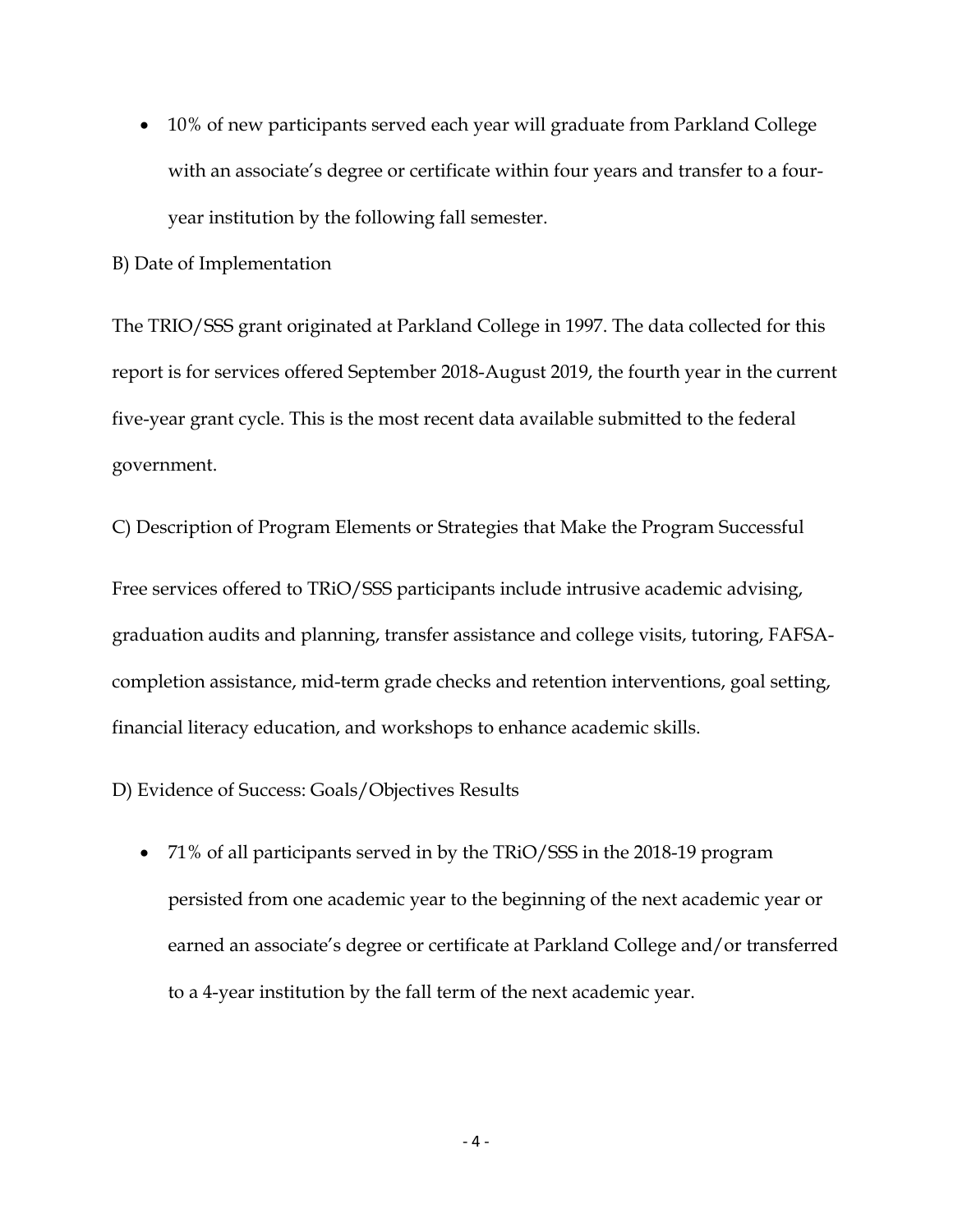- 81% of all TRiO/SSS participants serviced by the TRiO/SSS project met the performance level required to stay in good academic standing at Parkland College.
- 38% of new participants served in the 2012-13 academic year graduated from Parkland College with an associate's degree or certificate within four years.
- 17% of new participants served in the 2012-13 academic year graduated from Parkland College with an associate's degree or certificate within four years and transfer to a four-year institution by the following fall semester.

#### **Institutional Effective Practice 2:**

Initiative: ECNA – English Communication for Nursing Assistants

#### **A. Purpose, goal or objective**

ECNA – English Communication for Nursing Assistants is an Adult Education bridge program that provides a pathway into an academic credit program. Nonnative English speakers acquire a foundational core of English-language healthcare knowledge and oral communication skills that enables them to succeed in the Certified Nurse Assistant (CNA) program. Success in ECNA is a door opener for immigrant students allowing them to enter the healthcare career pathway through the CNA program. It provides an alternative path to the TOEFL test for demonstrating English communication skills into some allied health programs.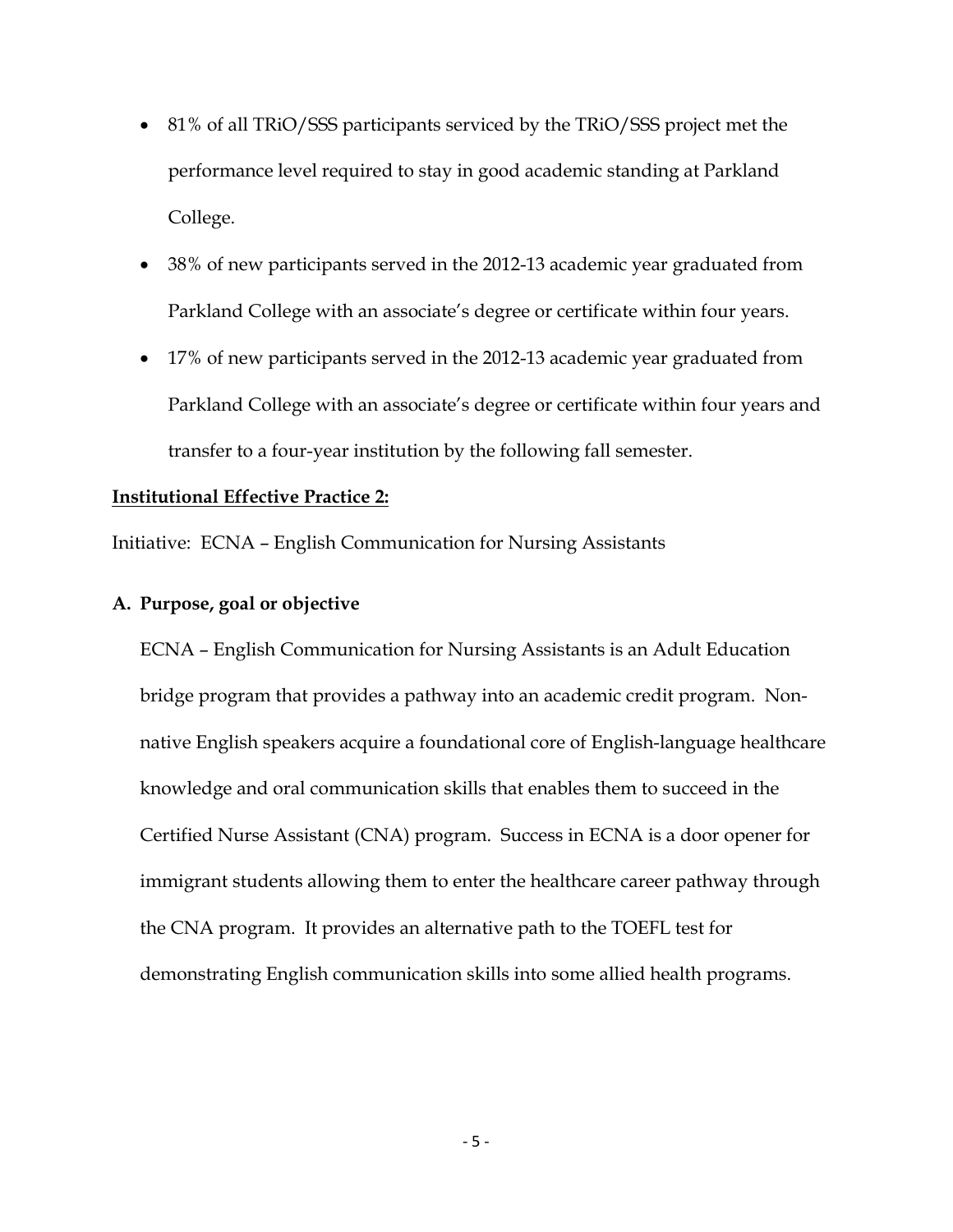#### **B. Date of implementation**

ECNA was launched in Fall Semester 2018. The curriculum for ECNA was a culmination of several years of analyzing the language needs of English language learners in the context of Parkland's health professions programs and contextualizing language learning pedagogy.

- **C. Description of program elements or strategies that make the program successful**  ECNA is a semester-long free class offered through Adult Education. The first cohort met for 6 hours a week. The weekly time commitment was increased to 10 hours a week to provide students will more time on task. The class focused on two main components:
	- 1. The CNA textbook. This component emphasizes the acquisition of basic healthcare knowledge through the application of close reading skills. Students learn to decode vocabulary and master healthcare terminology used in the CNA class.
	- 2. Twenty-one skills. This component focuses on the language functions needed to successfully execute the essential 21 CNA skills. These language functions include individual language tasks such as asking about patient comfort and communicating with patients about actions that will be performed on them like being turned over. Each set of language skills is learned and practiced through demonstration videos, role plays, and brainstorming. The students learn to anticipate patient response and execute common speech routines that are

 $-6-$